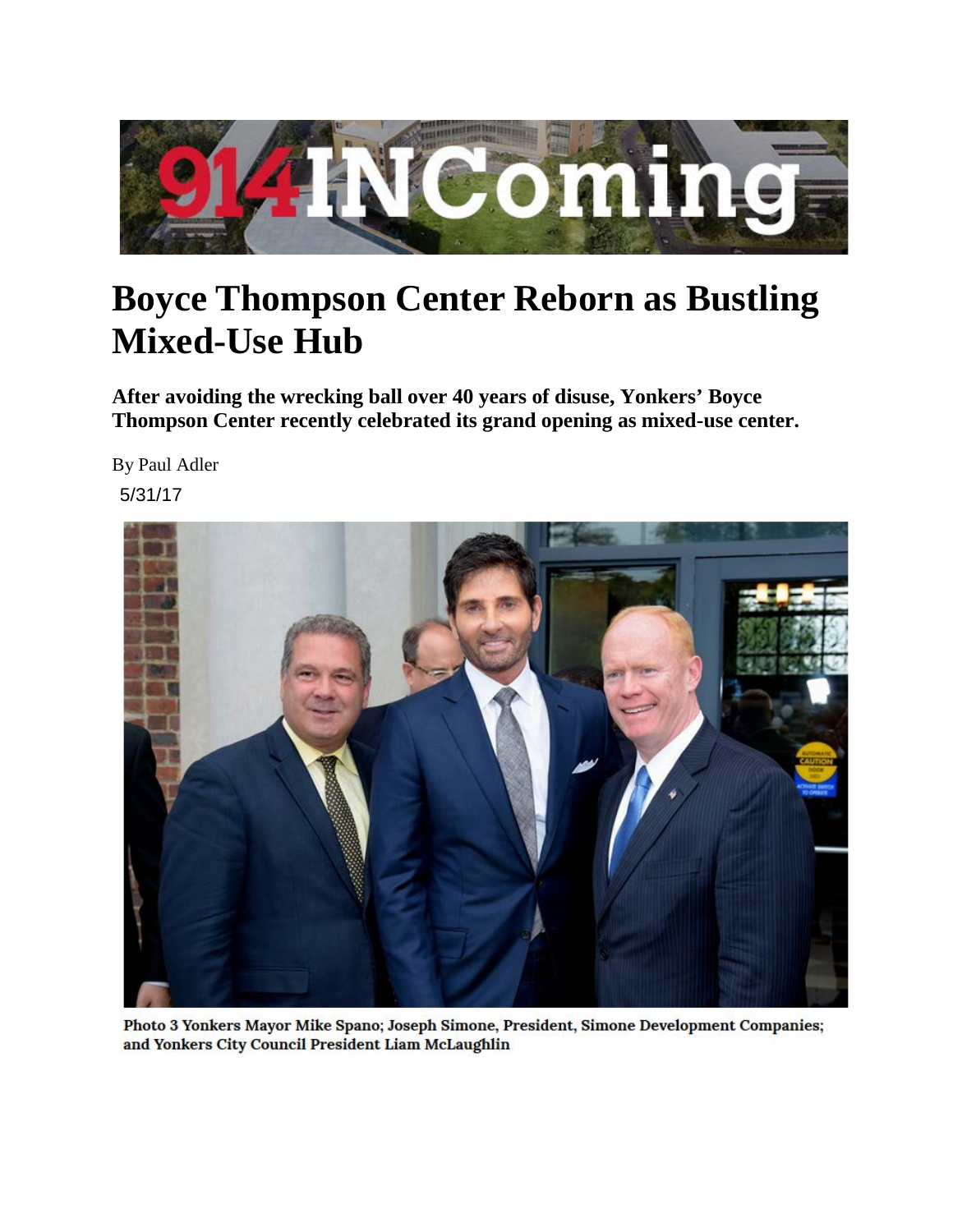For more than four decades the Boyce Thomson Center typified urban blight, accumulating graffiti at the corner of 1086 North Broadway in Yonkers. Following a \$35 million project by Simone Development, the 85,000-square-foot complex reopened on May 23 as a retail, banking, and medical hub with a celebration attended by Yonkers Mayor Mike Spano and County



The Boyce Thomson Center before the project.

Executive Robert Astorino.

A historic piece of local 1920s architecture, the center was in need of countless repairs and additions to accommodate tenants that include St. John's Riverside Hospital, WESTMED, and Fortina. A two-level, 15,000-square-foot building was constructed on the building's north end, as well as a 20,000-square-foot addition to the building's southern end. Other tenants include The Taco Project, Westchester Gastroenterology, Juvanni Med Spa, Family Wellness Pharmacy, as well as Tomkins Mahopac Bank, Ultimate Spectacle, and PLUSHBLOW Salon.